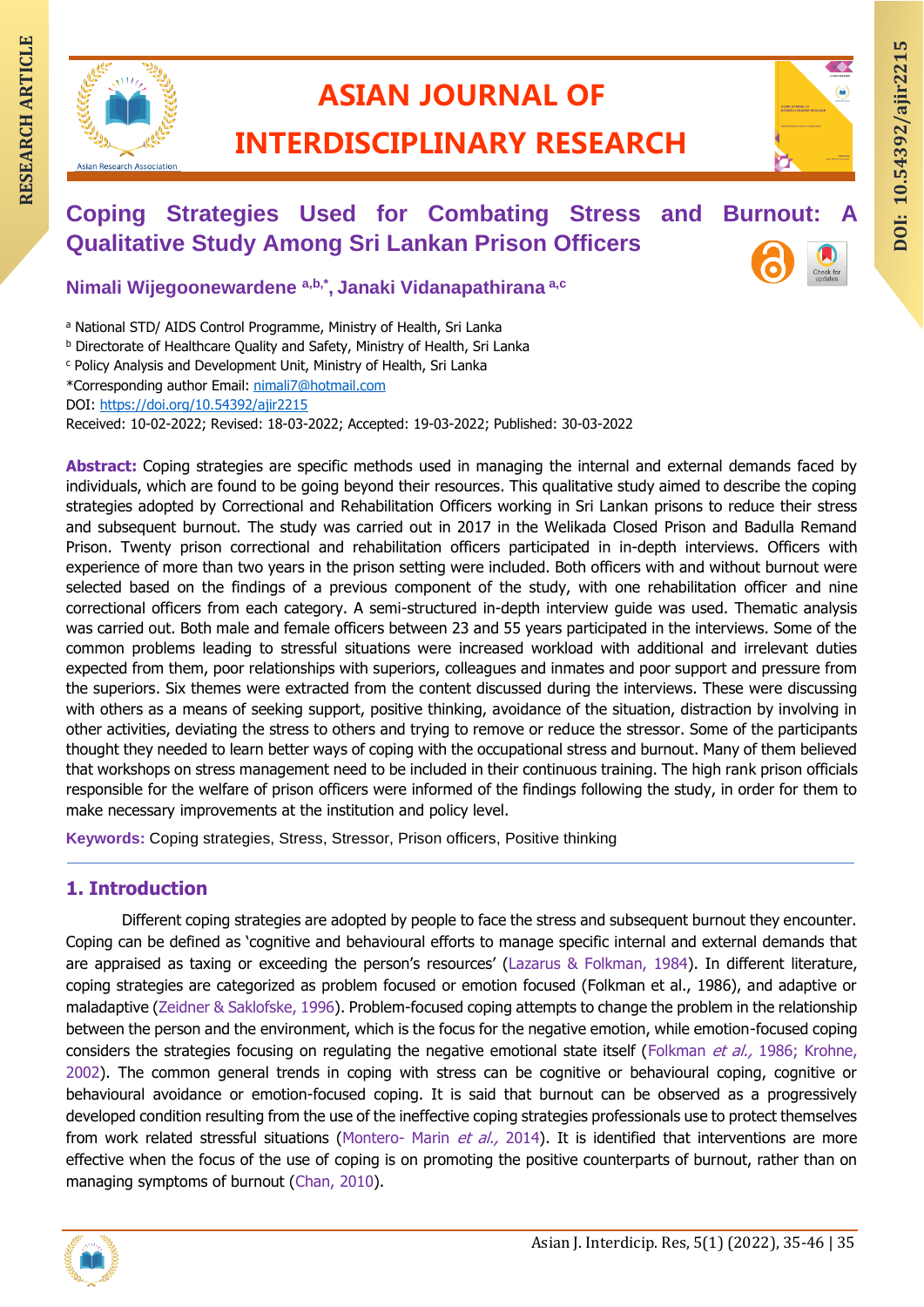Research has been conducted in identifying the coping strategies in burnout around the world, among different occupations (Kravits et al., 2010; Montero-Marin et al., 2014). Different study designs have been used in assessing this. A cross-sectional study was conducted in 2008 in Spain among university employees to assess the association of different coping strategies with the burnout subtypes (Montero-Marin et al., 2014), where burnout subtypes were assessed with the Burnout clinical subtypes questionnaire (Montero-Marin  $et$  al., 2011) and coping was assessed with the Spanish version of the Coping Orientation for Problem Experiences (Carver et al., 1989). Multiple linear regression model was used in the study. The three subscales of overload, lack of development and neglect in the questionnaire were assessing the frenetic, under-challenged and worn-out subtypes (Montero-Marin et al., 2016). Overload was mainly explained by coping strategies of venting of emotions, with contributions from 'focus on solving situations' and religion, while venting of emotions and behavioural disengagement explained lack of development. Neglect was only explained by the coping strategy of behavioural disengagement. The study showed that responses shown by burned out employees in coping with stress displayed a progressive decline in the level of engagement.

A study done among teachers in Greece (Antoniou *et al.,* 2013) has found out that rational coping behaviours help the teachers to overcome work-related stressors and burnout in order to achieve their valued outcomes with students. At the same time, the study showed that avoidance coping behaviours predicted high level of stress and burnout. Coping mechanisms were found to be protective in experiencing burnout, in a study conducted among palliative care practitioners in Singapore (Koh *et al.,* 2015). The subjects using more coping mechanisms were found to be having less burnout compared to those who were not. The coping mechanisms identified to be protective against burnout were having hobbies, meditation, physical well-being, passion for the work they do, clinical variety and having realistic expectations. Other coping mechanisms surveyed such as using humour, personal relationships, professional relationships, talking with others and taking time away were not found to be protective against burnout in this study.

In a study conducted by Pathiraja (2011), coping strategies used by Public Health Midwives in the Western Province of Sri Lanka have been assessed using the validated Sinhala version of the Brief COPE (Carver, 1997). The 28-item questionnaire has been judgmentally validated and subjected to factor analysis for construct validity. Emotion- focused, problem-focused and dysfunctional coping strategies have been assessed using it, where the mean scores had been obtained for each type of coping strategies. In the bivariate analysis, problem-focused coping and dysfunctional coping had been found to be significantly different between burned out and non-burned-out midwives. In the multivariate analysis also, dysfunctional coping had been found to be positively associated with burnout, whereas problem-focused coping was negatively associated.

A qualitative study design has also been followed by Pathiraja (2011), as a component of his study, to identify the coping strategies used by the Public Health Midwives. Using in-depth interviews as the method of extracting data, purposively selected midwives both with and without burnout have been interviewed. Seven themes have been identified, including religious coping, seeking support, active coping, venting, positive thinking, self-blame and self-distraction. The study found that coping strategies differed according to the problem, as well as the person. He has identified active coping, positive thinking and acceptance as strategies more commonly adopted by the nonburned-out midwives, while self-blame and self-distraction were more common among the those with burnout. Social support and religious coping were observed invariably among both groups. It was concluded that the way of adopting any coping strategy was seen to be different among the two groups, and personality also played a role on the coping strategies adopted. The study has stressed on the importance of identifying the correlates and coping strategies of burnout in order to identify the preventive strategies to empower the employees, as it could lead to improvement of their quality of work life directly.

A study using a qualitative approach and case study design has been carried out among a convenient sample of 25 correctional officers employed at Leeuwkop prison, Medium B and Maximum facility in South Africa (Raphadi, 2017), to assess their coping strategies. It was revealed that correctional officers engage in sports in the prison such as soccer as one of the coping strategies. Other methods included making use of employee assistance programmes, while some of them had used less conventional ways of coping such as absenteeism and alcohol use.

A study has tried to identify the experiences of the prison officers who worked with the convicted offender Anders Behring Breivik in the days and weeks following the terrorist attacks in Norway in 2011 (Sorensen & Johnsen,

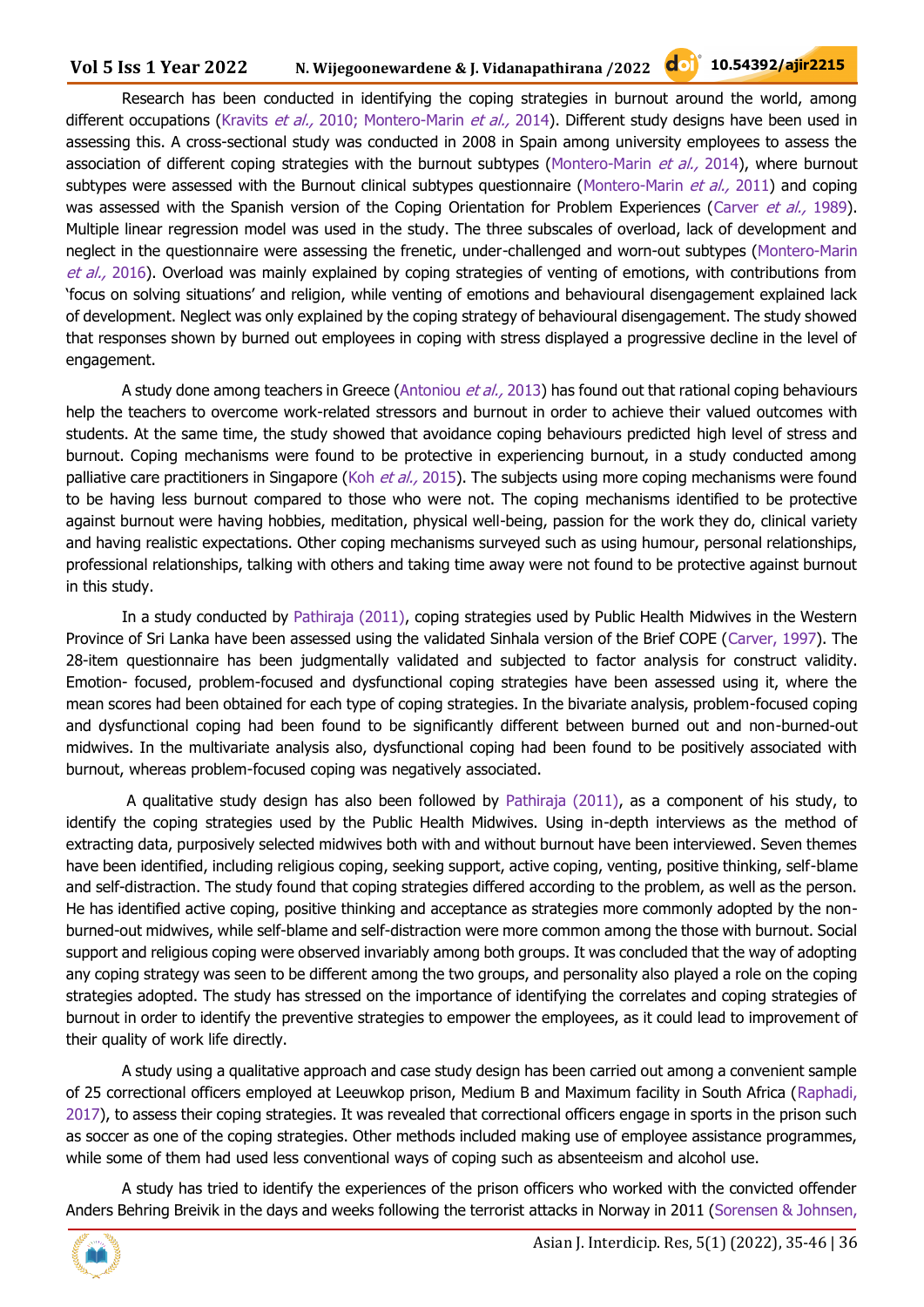2021). Informal talks and qualitative interviews had been carried out with 11 prison officers and 10 managers who worked at Ila prison at the beginning of Breivik's imprisonment. According to this study, the concerned prison officers have tried to cope by avoiding emotionally challenging situations, engaging in mental relaxation and making certain social and media arrangements.

A service development project using a qualitative approach has been carried out among 74 staff members in a local Category B remand male prison (Dennard et al., 2021). Anonymized responses were analyzed using thematic analysis, where one of the six themes was coping strategies. The identified subthemes under coping strategies were talking about it, behavioural strategies and cognitive strategies. Talking to colleagues, friends and family and spending time with others were identified as subthemes under talking about it, while behavioural strategies included physical exercise, sports, reading, travel, music, television, drinking and smoking. Acceptance, learning, adjusting one's outlook, writing things down and bottling things up were subthemes identified under cognitive strategies.

A qualitative phenomenological study has been carried out to explore the experiences of six correctional educators in the Correctional Education Association working in maximum and medium secured prisons, with regard to their stress handling and coping strategies while at their classrooms (Burrison-Meade, 2020). The identified coping strategies adopted by them included listening to music, walking the dog, drinking, avoiding looking up students' criminal records and exercising at the gym.

Use of effective coping methods in the prison officers could benefit them as well as the inmates under their care, since they would be more favourable towards rehabilitation, rather than towards punishment. Harizanova (2014) has assessed the relationship between burnout and some maladaptive coping strategies such as smoking, excessive alcohol consumption and substance use among prison officers. It was revealed that the level of emotional exhaustion and depersonalization were significantly higher among the excessive alcohol users. High emotional exhaustion was seen among those who were involved in Substance abuse. A study conducted among Brazilian prison officers revealed that higher mean scores of emotional exhaustion and lower scores of professional accomplishment were seen among employees who consumed alcohol (Campos et al., 2016). Studies were not found to have been conducted previously among Sri Lankan prison officers or prison officers in the region, to identify the coping strategies they use for combating their stress and burnout.

This qualitative interview study was conducted as one component of a broader study carried out in 2017 to assess the burnout of prison officers in Sri Lanka. The aim of this study was to describe the coping strategies adopted by Correctional and Rehabilitation Officers working in Sri Lankan prisons to reduce their stress and subsequent burnout.

#### **2. Materials and Methods**

A qualitative study was conducted using in-depth interviews, in order to extract in-depth information on the coping strategies adopted by the correctional and rehabilitation officers. As a form of qualitative research, in-depth interviews are useful when detailed information about personal thoughts and behaviours are needed to be assessed. They are superior to focus group discussions on instances where the participants may not feel comfortable to talk openly in a group. Further, they are favourable in situations where individual opinions need to be extracted rather than the opinion of a group (Boyce & Neale, 2006). The coping strategies were related to behaviours of individuals, and it was evident through previous discussions with officers at the prison that they preferred to communicate their ideas and feelings at face-to-face interviews rather than at wider forums and would not reveal much at group discussions. The intention of the study was to gather information on individual behaviours and ideas rather than to come to a consensus. Thus, in-depth interviews were selected as the qualitative method to extract the coping strategies of the prison officers.

This component of the study was carried out as the final component of the broader study on burnout of prison officers, and the burnout of the prison officers had been identified by this point. Out of the variety of prisons used in the other components of the study, one closed prison and one remand prison already included in the previous component, were selected for this qualitative component. Accordingly, Welikada closed prison and the Badulla remand prison were used as the study settings for this component. The correctional officers and rehabilitation officers

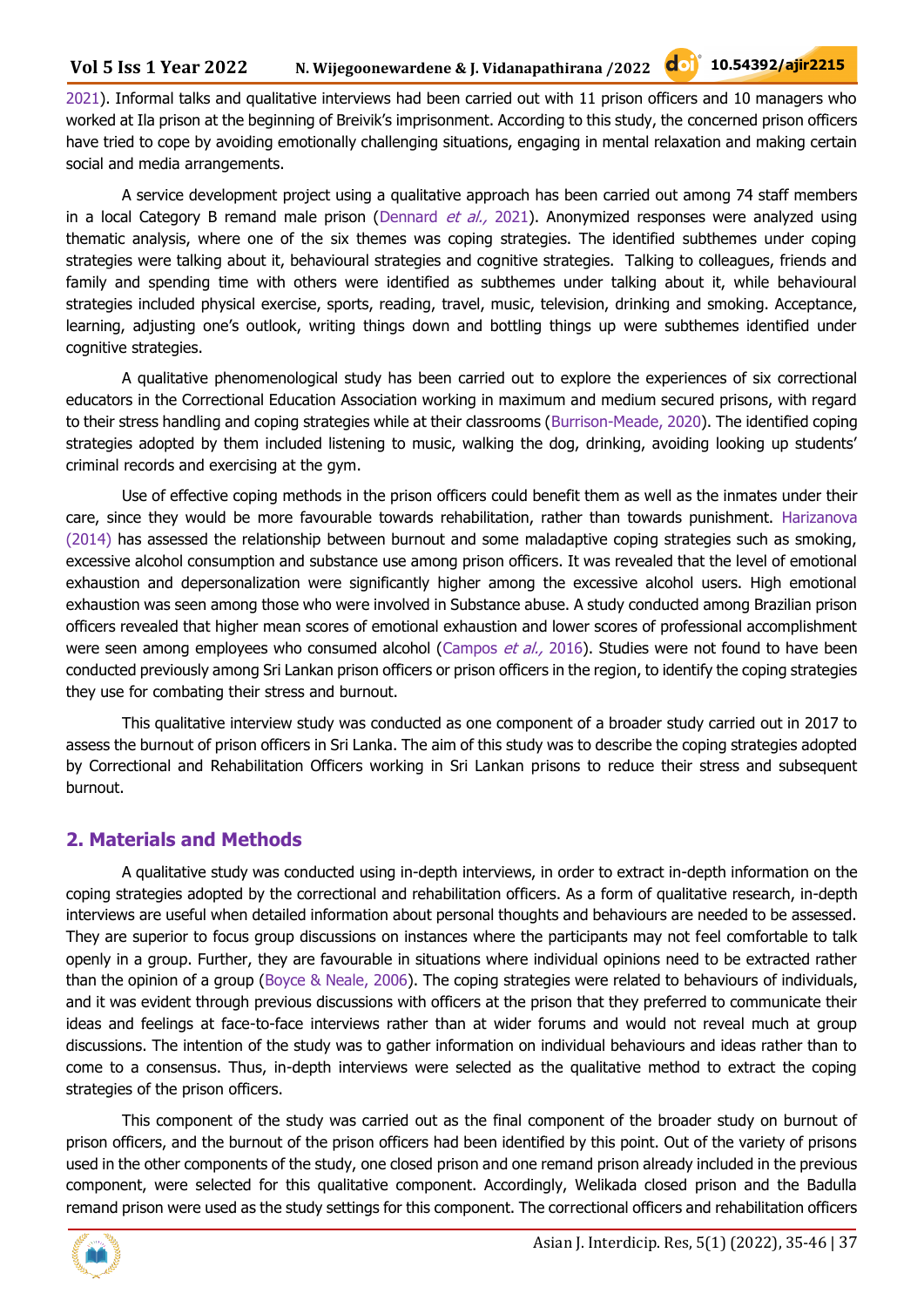#### **Vol 5 Iss 1 Year 2022 N. Wijegoonewardene & J. Vidanapathirana /2022 10.54392/ajir2215**

who participated for the quantitative components of the study were considered as the study population for this component. Out of them, only the officers who have been working in the prison setting for more than two years of duration were included, in order to obtain more information and experiences. The participants were recruited purposively using the contact information they had provided in the previous components of the study, so those who have not mentioned their contact details in the questionnaire of the previous component for further reference to communicate their burnout status were excluded.

With regard to sample size in qualitative interviews, the number is of less importance. When the same issues, themes and topics are arising from the respondents, it implies that the saturation point has been reached, and the adequate sample size has been achieved (Boyce & Neale, 2006; Dworkin, 2012). Assuming that the saturation point will be reached after completing around 20 interviews, ten each with burned out officers and non-burned-out officers, it was planned to carry out twenty in depth interviews. Following the interviewing of ten prison officers suffering from burnout and ten prison officers who were not, the principal investigator was in the view that the saturation point has been achieved, and further interviews would not yield any new information and themes. Thus, the sample size remained at twenty.

Since ten officers each from burnout and non-burnout categories were to be selected, considering the number of correctional and rehabilitation officers in the service, it was decided to interview one rehabilitation officer from each category, and the rest to be recruited from the correctional officers. A semi-structured in-depth interview guide was developed by the principal investigator, through an extensive literature search on coping strategies, and with expert opinion, to be used during the interviews. This guide included the overview of the questions and the issues to be explored during the interview. The guide started with the initial introduction of the interview, and how confidentiality would be ensured. The questions began with an enquiry about their life at work and went on to ask about the issues faced at work, any stress felt at work and how it affected them, and when and how often they felt stressed, as an ice-breaker. Thereafter, the ways they adopted to reduce the stress/burnout they felt were inquired as an open question for the respondents to have a free flow of thoughts. Several identified problem-focused, emotionfocused and dysfunctional coping methods were listed in the guide. Following the free flow of thoughts of the respondent, and also during that process when relevant, the methods not touched by the respondent were brought into discussion to identify whether they were adopting those methods also. The questions were not intended to be asked as closed ended questions and were planned to be used to generate discussion. In the latter part of the guide, a few questions were there to ask about how they felt about their coping strategies, and their perception on the need for better methods. The guide was pre-tested on a correctional officer and a rehabilitation officer working at the prison headquarters, who had regular contact with inmates during their work.

The principal investigator conducted the in-depth interviews of the correctional and rehabilitation officers, with one of the study assistants acting as the note-taker for all the interviews. The principal investigator was trained on conducting the in-depth interviews by a sociologist and a public health expert having vast experience in conducting in-depth interviews. The study assistant was trained by the principal investigator on note taking, with special emphasis on how to note down the verbal comments as well as the non-verbal expressions.

The selected participants were greeted and were explained about the objectives of this component of the study using an information sheet before obtaining informed written consent. The important information regarding the study, as well as details on voluntary participation and freedom of withdrawal from the study at any stage, was fully explained to all the study participants. However, they were not informed of their burnout status prior to the interview. As they had already participated in the previous components of the study, they had an idea about the concept and were very cooperative. All the approached participants consented to participate but requested not to record the conversations. The investigators complied to their request, and thus only written notes were produced, for which the participants did not have any objections. Informed written consent was taken from the participants. The interviews were held in places where privacy was maintained to the maximum possible level, and only the interviewee, principal investigator and the note-taker were present there during the interviews. The investigator encouraged free flow of thoughts of the respondents, while redirecting the conversation to the subject, when necessary. The in-depth interview guide was used when necessary, to explore all the areas planned to be explored during the interview. Probing was done as and when necessary. Following the interview, the respondents were informed of their burnout status and the necessary instructions were given.

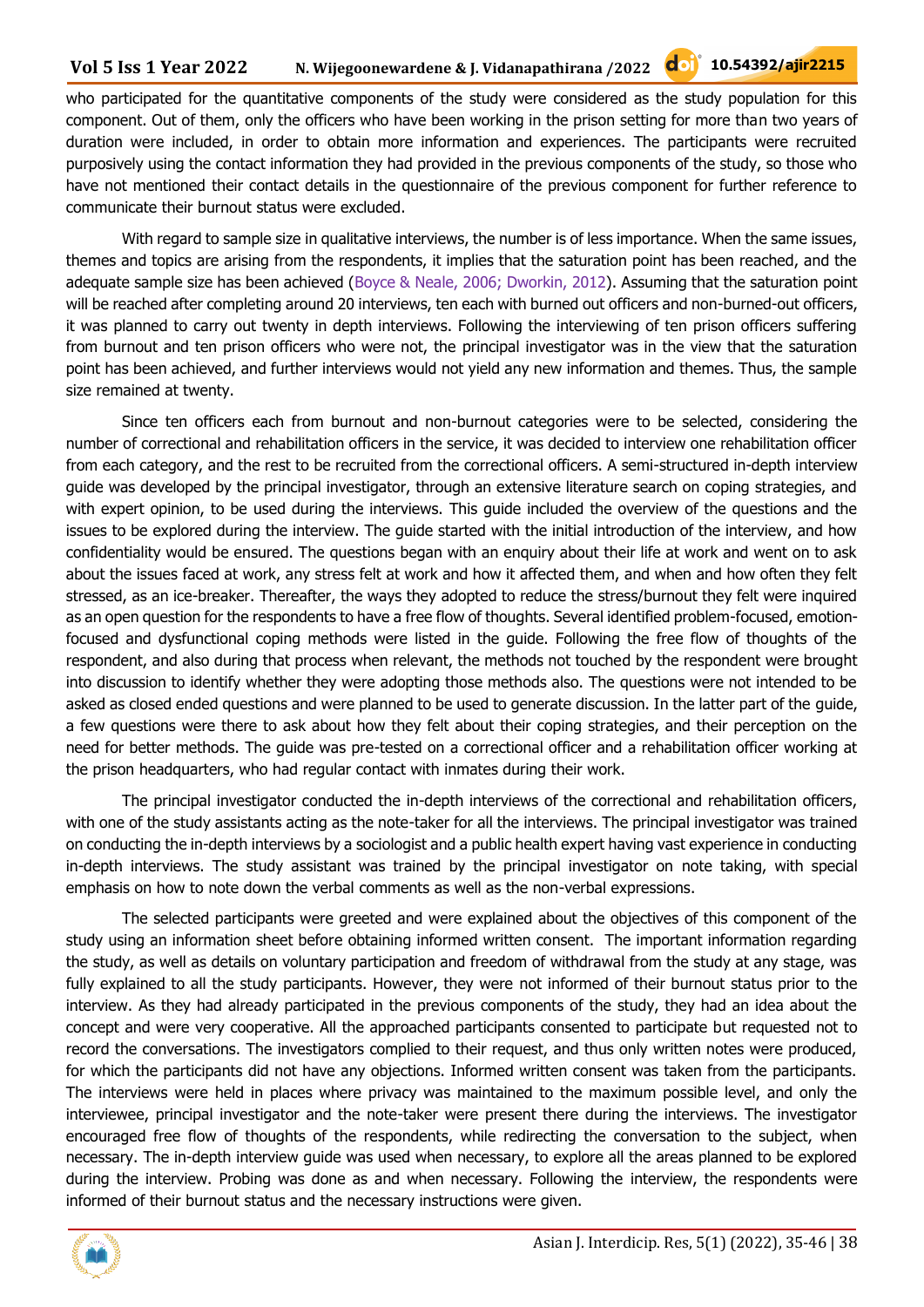Thematic analysis approach was used for analyzing the qualitative data collected through the in-depth interviews. At the end of each interview, the principal investigator and the note-taker went through the written notes, and necessary clarifications were done. Transcribing the data and reading and re-reading the data was done to get familiarized with the data. Narratives written down were specifically clarified and confirmed as correct, since recordings were not available. Initial codes were generated, by coding interesting features of the data in a systemic way across the entire dataset. The codes were then collated into potential themes. Themes were clearly defined and named, and the final report of data was developed. In addition to that, the comments and statements decided to be most useful were taken as narratives in the exact way they were delivered, in order to further emphasize the main ideas.

Ethics approval was obtained for the entire study from the Faculty of Medicine, University of Kelaniya, and permission to carry out the study in the selected prisons was officially granted by the Commissioner of Prisons. In addition to this, verbal permission was sought on arrival at the prison from the Superintendent of the Prison. The confidentiality of the collected data was strictly maintained. The notes of the in-depth interviews were always kept with the principal investigator under lock and key.

#### **3. Results**

Ten burned out participants and ten non- burned-out participants who participated in the previous components of the study were selected purposively for this component. Each category consisted of one rehabilitation officer and nine correctional officers. Both male and female officers were involved in the interviews, and the age of the respondents ranged between 23 and 55 years. Around one hour was spent per interview.

The prison officers who participated in the in-depth interviews had a few common problems which led to stressful situations at work. These were increased workload with additional and sometimes irrelevant duties bestowed upon them, relationships with superiors, colleagues and sometimes inmates being poor, and poor support and pressure from the superiors. Some mentioned that they became angry and at times sad and disappointed during those situations. Most of the burned-out officers declared that they felt stressed almost every working day. Both burned out as well as non-burned-out officers found the job to be most stressful when they were pressurized from the top to do additional duties than what is routinely expected from them. Three of the burned-out officers mentioned of getting a severe headache when they got stressful while at work.

During the enquiry of how they faced the stress they were experiencing and what methods they were adhering to, various ideas came up. They were categorized into themes. The six themes identified were: discussing with others as a means of seeking support, positive thinking, avoidance of the situation, distraction by involving in other activities, deviating the stress to others and trying to remove/reduce the stressor.

#### **3.1 Discussing with Others as a Means of Seeking Support**

Discussing their issues, stressful situations and the stress they were feeling during those situations with people they were associating with, was found to be a main strategy of coping among the interviewees. It was more prominently seen among the officers who were not having burnout, than among those who were having burnout. Some of the burned-out officers actually mentioned it as a futile method for relieving their stress during their free flow of thoughts.

Many of the non-burned-out prison officers were discussing and sharing their stress with their family members, especially spouses. Talking about the problems that arose at work with the colleagues was also seen among them. Majority of the respondents, both burned out as well as non-burned out, were not discussing their problems and stress at work with their other friends outside the service. Some non-burned-out officers mentioned that they sometimes discussed their stressful issues with their immediate superiors, but also mentioned that it depended on whether that person was ready to listen and give solutions, and also the attitudes of that person. None of the officers had discussed their problems with any long-term inmates whom they were associating basically every day.

"I usually discuss things related to my workplace with my wife. It gives me relief. Even when I had faced a problem at work which bothered me, I go home and tell it to her. I feel that she can look at the problem from a

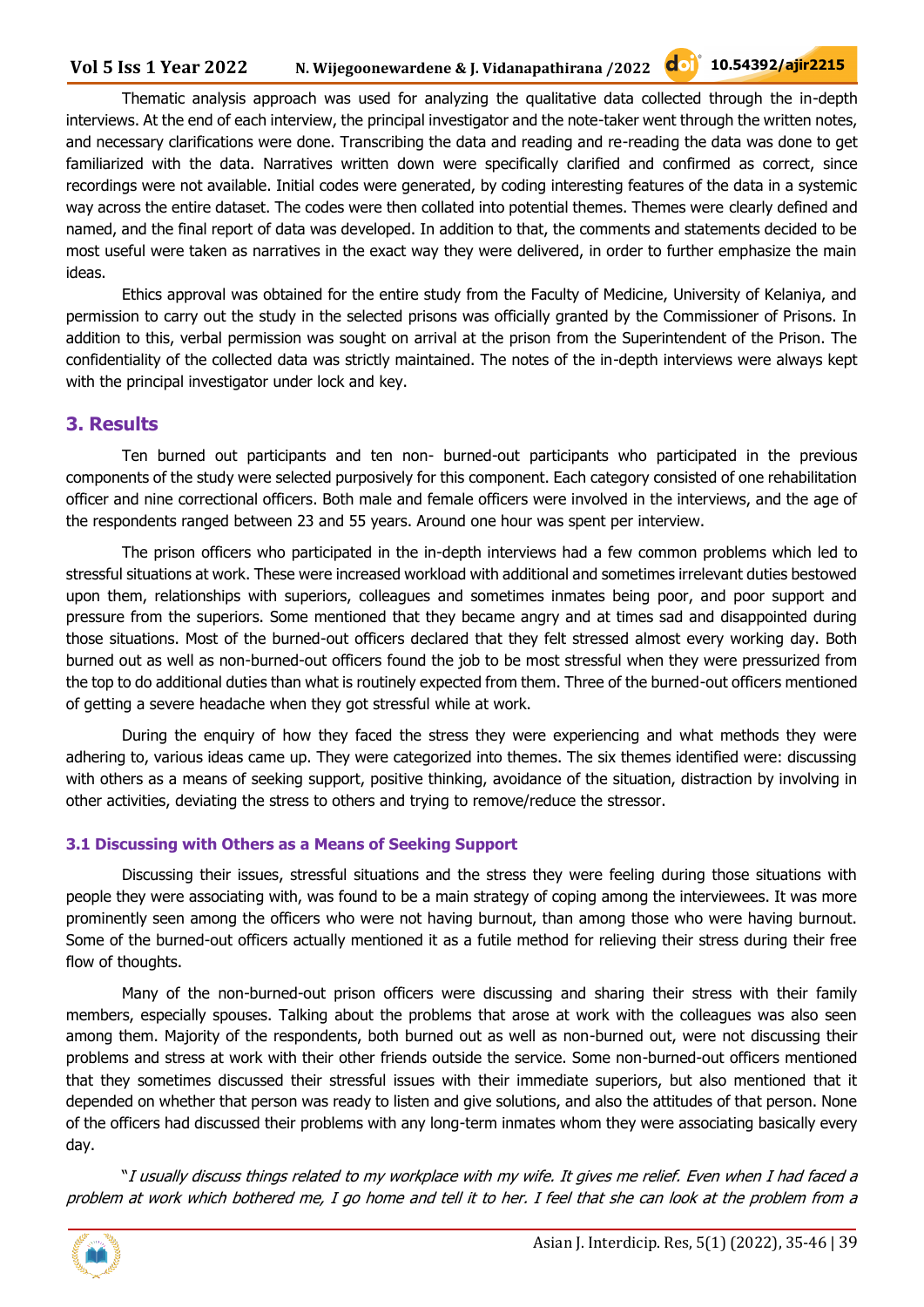#### **Vol 5 Iss 1 Year 2022 N. Wijegoonewardene & J. Vidanapathirana /2022 10.54392/ajir2215**

different point of view, as she is not working inside this place, and is an outsider to this system. She sees in a different angle and has given me solutions many a time in the past." (a non-burned-out prison officer)

"Even during difficult situations in my work schedule, such as when I have to go on escorting duties suddenly and have to miss my lunch, she will give me a solution, for example, she will ask me to have my lunch quickly before leaving for the duty next time, so that I would not be in hunger. Even such small things give me a lot of mental relief." (a non-burned-out prison officer)

"I tell all my problems at work to my father. My mother is not very helpful in this aspect, but my father is very helpful. He will somehow give me a solution to solve my problems at work. I fully trust his advice, and it had helped me a lot. I know I can rely on his advice." (a non-burned-out prison officer)

"Our sir is very good so I can go and talk my problems with him. Even if I can't do a certain duty, I will go and tell him straight-away and he will give me a solution. But you cannot do that with everybody" (non-burned-out officer)

"When I have a problem at work, I talk with the others in the unit. We discuss the issue. They are also familiar with that sort of problems, so they can give me some solutions like, you can do it this way, you could have done it like this, things like that. When you talk with them, they will also help you sometimes, for example, if it is difficult for you to take a leave, if you tell your problem, someone might even change the shift with you" (a burned-out prison officer)

"Actually, I don't have any friends here. Whenever I can, I help the others, but don't make friends with them. There is no use talking with them about your problems because they can't help you." (burned-out prison officer)

Both burned-out and non-burned-out prison officers mentioned that they don't discuss their problems with outside friends.

"I don't discuss the problems here with my friends outside" "I associate with outside friends, but don't discuss these problems with them" "No point discussing inside problems with your outside friends because they don't know the setting here"

#### **3.2 Positive thinking**

Thinking of the positive aspects of the job was seen mainly with the non-burned-out officers, but the burnedout officers also tried it at times. Trying to think of the positive aspects of the job, as well as the positive aspect of a situation was seen among the respondents.

"Whenever I feel under tension in this job, I try to think that other jobs are also like this. I used to work in the private sector before coming here, and there also you have a lot of work. Compared to that, there are good points in this job, so, I try to console myself by thinking about those aspects." (a non-burned-out prison officer)

"I have gained a lot of things due to this job. I built a house, have a family with grown up children who are schooling in good schools, and all that was possible because of this job. When a problem occurs, I think of that, and it helps me to calm down" (a non-burned-out prison officer)

"I try to see the positive side when a problem occurs to me. I also always try to see the humorous side of a tension situation which reduces my tension. Sometimes I tell the others also to do like that." (a non-burned-out prison officer)

#### **3.3 Avoidance of the Situation**

Some of the burned-out study participants talked about strategies related to this theme, but none of the non-burned-out officers were found to be adopting these strategies as methods of coping. Taking long-term leave as well as taking leave from time to time, in order to relieve the stress they were feeling at work, was seen among the burned out officers. Also, one officer said sometimes he used alcohol to forget his problems at work. Avoiding discussions on work after work hours was also seen in some.

"When I am in a lot of stress, what I do is put a sick leave and stay at home. This is not the life that I actually expect. I am a very sensitive person, and sometimes I feel this job doesn't suit me." (a burned-out prison officer)

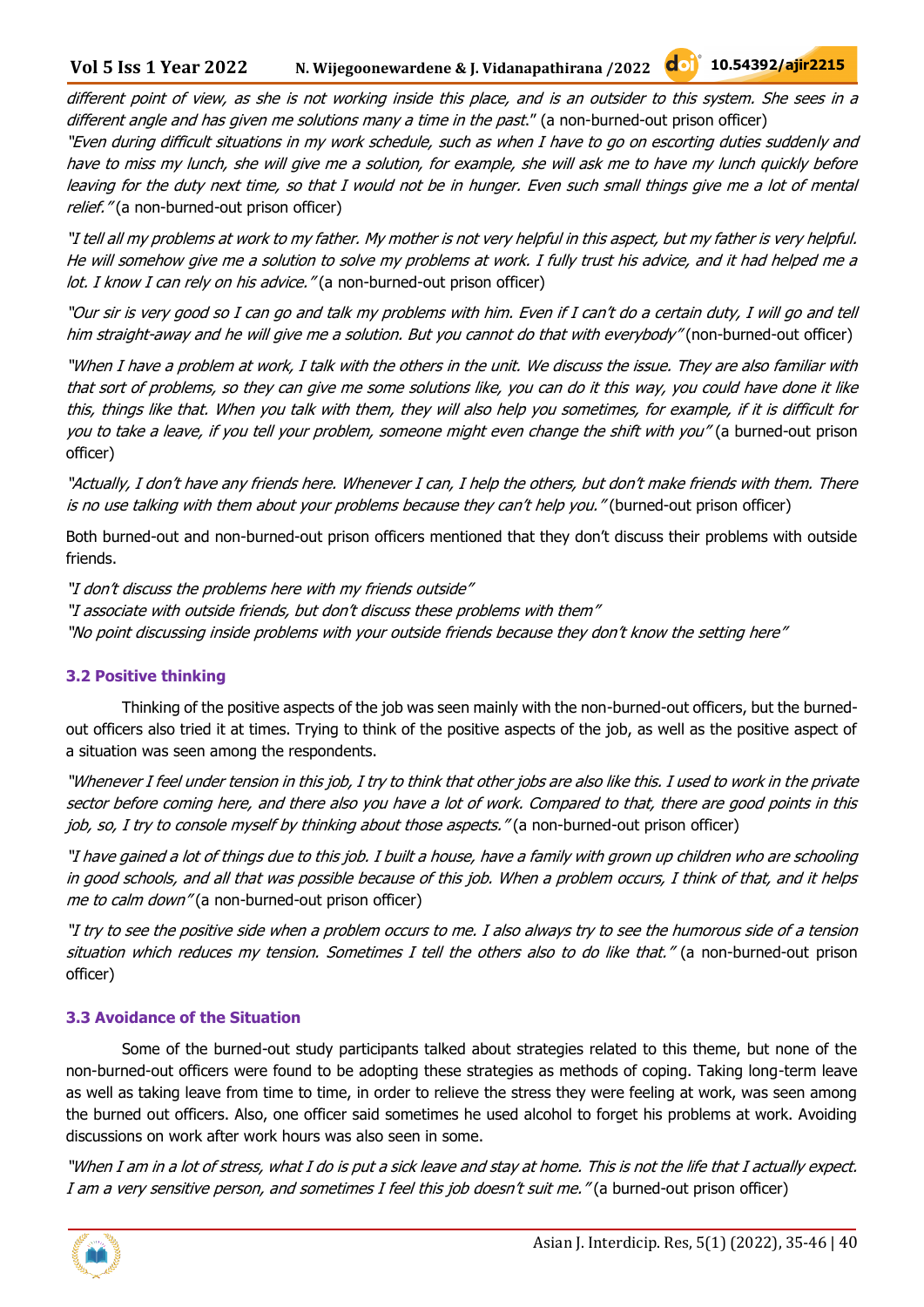"Sometimes I get a severe headache when I am under a lot of pressure. Then I go to the barracks and stay there till my stress is relieved" (a burned-out prison officer)

"There are times when I take alcohol to forget these problems" (a burned-out prison officer) "I forget work as soon as I go home. I don't like to talk about work at home. I don't even like anyone asking me about work when I am not on duty" (a burned-out prison officer)

#### **3.4 Distraction by Involving in Other Activities**

This method of coping was seen as one of the commonest methods of coping used by the prison officers. Many such strategies were surfaced during the interviews. Both burned out as well as non-burned-out officers were adopting these strategies, but non- burned-out officers were adopting them more. Many were involved in recreational activities such as listening to music, watching television, reading, gardening, sports including rugby, volleyball and cricket, and engaging in physical exercises. Some were refreshed and relieved after having a good sleep. Quite a few were involved in religious activities to relieve their stress, but it was not a very common strategy among the prison officers. Some also mentioned associating with friends and going on trips with them as a method of distraction from the job and the problems related to it.

"Listening to music calms me down. I do it very often, whenever possible"

"When I feel stressed, I go to the ground close by and run a few rounds. It makes me feel fine again"

"I have a grown-up daughter. She and I always light the oil lamp and worship at home in the morning, before I come to work. It gives me a mental relief to face a day at work"

"I try to read 'bana poth' (books on Buddhist philosophy) whenever I have time. And I also listen to sermons by Buddhist priests. I engaged in this practice to relieve my stress"

"I associate with a lot of friends, especially when I go to my hometown. I am happy when I am with them. I forget all my problems…"

#### **3.5 Deviating the Stress to Others**

This was also seen among the burned-out prison officers, while one prison officer who was currently nonburned out related his past experience of adopting this as a coping strategy. The officers who were using this as a coping strategy to relieve their stress, were deviating their stress to the inmates, as well as to the family members, which resulted in them having conflicts with these particular categories of people. They admitted themselves that it was not a good way to relieve their stress, but it was happening due to the high amount of pressure they were being subjected to at work.

"When I am having a very busy and stressful day at work, I might get late to go home. There are days when I have planned some activity to be done after work, say for example, to go to a relation's 'bana gedara' (a preaching of Buddhist philosophy by a priest at a relation's house) with the family members. My wife will start calling me, asking me when I am coming and so on, and what happens is I pass all my stress to her and scold her in anger. I know it's not good, but it just happens"

"Sometimes when things have been bad at work that day, I feel angry towards the inmates, and talk to them harshly. However, I try not to treat them badly"

The comments of the non-burned-out officer on his past experience:

"Earlier when I was working at another prison, I used to have a lot of problems with my superiors. When my superior scolded me, I used to put my anger and stress on the inmates and treat them badly. Now, I no longer do so"

#### **3.6 Trying to Remove/Reduce the Stressor**

This method related to problem focused coping, was seen among many of the non- burned-out officers, while it was less commonly seen among the burned-out officers. Many of the non-burned officers said that they were adopting certain measures to eliminate or reduce the root cause for the stress they have to undergo. In order to

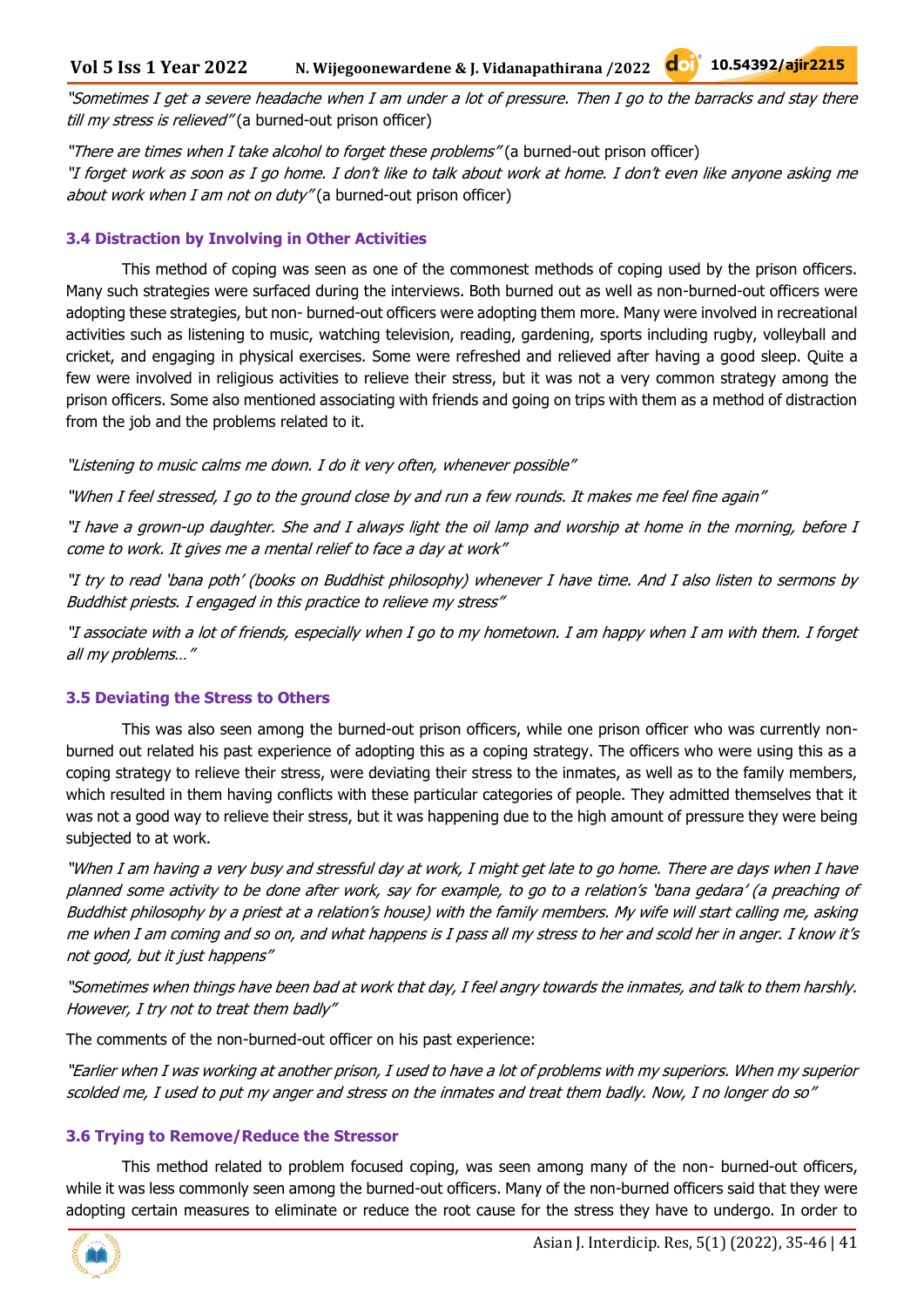remove the common stressor of increased workload, they have been adopting to certain strategies like prioritizing their duties, so that the most important and urgent duty is done first, starting the day early so that they have adequate time to do the work, and discussing with the superiors in order to solve the problems which arise at work, so that they are able to do the job more efficiently without disturbances. Some also adopted strategies like planning only what is actually achievable and saying 'no' when something really cannot be done, so that they are not stressed due to increased workload.

"I always try to do what is most urgent at that time. Other things can wait. I don't fall into trouble if I do that way." (a non-burned-out prison officer)

"I try to come to work early as much as possible. When I come late, I have to start work with a stressful mind as there are a lot of things to be done during a short time, so I try to avoid being late" (a non-burned-out prison officer)

"When I have a problem at work, or I am not sure what needs to be done, I meet my immediate superior. If he cannot give a solution, I have even gone to higher levels than that to ask for a solution. Then I am sure I am doing the right thing. No point wasting my time without knowing what is really expected, right..." (a non-burned-out prison officer)

"When I am involved in a number of duties, and another duty is bestowed upon me, I have even said 'no' to my superiors. I don't say it in a harsh way, but I explain that I will only be able to do it once I finish my other work." (a non-burned-out prison officer)

Even though the different themes identified for the coping strategies could not be strictly demarcated as ones that were used by burned out prison officers and ones that were used by non-burned-out prison officers, some coping strategies were more commonly used by the burned-out officers, while some others were used more commonly by non-burned-out officers. Discussing as a means of seeking support, positive thinking and trying to remove/reduce the stressor were methods more commonly used by the non-burned-out officers. The burned-out officers were more commonly seen to be using methods like avoidance of the situation and deviating the stress to others. Distraction by involving in other activities was found to be used by both groups, with more prominence given for it by non-burned-out officers. There was no difference identified between males and females, as well as between correctional and rehabilitation officers. Personality seemed to be playing a role in the coping strategies they used. Many of the burned-out officers, and some of the non-burned-out officers also thought that they needed to know better ways of coping with the occupational stress and burnout. Both burned out, as well as the non-burned-out prison officers mentioned that they have never in their continuous training received any discussions or workshops

#### **4. Discussion**

on stress management, and firmly believed that it was a necessity.

A qualitative research design was used in the current study, in the form of in-depth interviews. The objective of this component was to explore in-depth, the coping strategies adopted by the study participants in facing the stress and burnout they experienced at work, since it had not been done previously in Sri Lanka. The in-depth interviews were selected over focus group discussions, because it was assumed that the participants would not voice their views, especially views related to their superiors and issues at work, in front of a forum where their colleagues were present. This assumption was proven to be correct, since the participants were quite particular that their view would be considered highly confidential and other colleagues would not overhear them. This was assured during the interviews and was made sure that no one except the principal investigator and the note-taking study assistant overheard them. Further, it was decided that in-depth interviews were superior to focus group discussions when sensitive issues needed to be discussed. However, very highly sensitive issues related to their personal lives were not discussed in the interviews, and thus it was assumed that the participants revealed their actual ideas without concealing them. A good rapport was built with the participants prior to the interviews, in order to improve the quality of the information received during the interview, thus reducing the information bias. In order to minimize the contamination bias, the interviews in each selected prison were conducted during the minimum possible duration of days.

Both burned out and non-burned-out participants identified through the previous component of the study were included in the study, in order to identify any trends and distinctions with regard to the coping strategies they

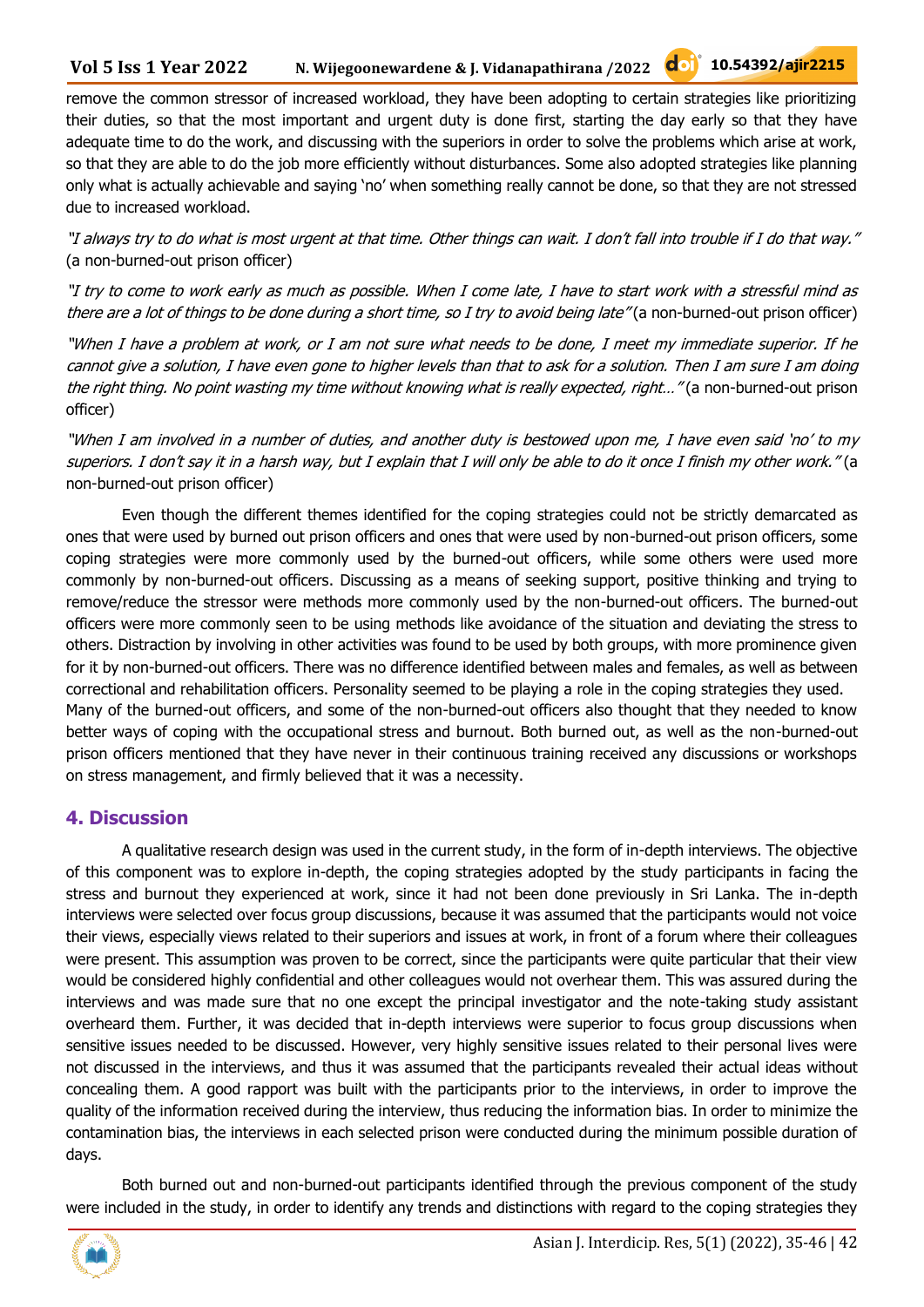used. This has been the practice in a previous qualitative study used to assess coping strategies among public health midwives in Sri Lanka (Pathiraja, 2011). Even though there was no exact distinction between the coping strategies used by burned out and non-burned-out participants, certain trends were identified with regard to the coping strategies the two categories used.

Out of the six themes which were identified, discussing with others as a means of seeking support was seen more among the non-burned-out participants, where they discussed their problems with spouses, parents and colleagues, and sometimes with superiors. Dennard's study (Dennard et al., 2021) among prison staff also revealed talking to colleagues, friends and family and spending time with others as coping strategies. Burned out participants were in general seen to be having a negative attitude towards this method, where they talked about the futility of discussing, mentioning that the others could not help them with their problems. Both groups were not in favour of discussing with outside peers or inmates. A qualitative study has also been conducted by Pathiraja (2011) on coping strategies of public health midwives and seeking support has been identified in that studty as one of the main themes, found to be seen among both burned out and non-burned-out midwives, but in different ways of application. A burned-out midwife was found to express the uselessness of sharing problems with others. This is similar to the findings from burned out officers in the current study.

Positive thinking was another method of coping identified. This was also seen more among the non-burnedout participants. Thinking about the benefits of the current job and what they have achieved through it were used by them in order to calm them down when the situations were stressful. The burned-out participants most of the time did not talk about such thoughts and were more often mentioning the negative aspects of the job. Acceptance and positive thinking were found to be adopted by midwives who were not burned out, in the study carried out by Pathiraja (2011).

Avoidance of the situation was identified as another method of coping among the study participants, which was more commonly used by the burned-out participants. Taking a day of sick leave to get away from work and dysfunctional coping, in terms of consuming alcohol were seen. Avoiding looking up students' criminal records was seen in Burrison-Meade's (2020) study among prison educators. Avoiding emotionally challenging situations was seen among prison officers in Norway (Sorensen and Johnsen, 2021). Avoidance of the workplace as well as avoidance of talking about work was seen. In studies conducted among prison officers in other countries (Harizanova, 2014; Campos et al., 2016), it had been revealed that there were significant associations (P<0.01) between consuming alcohol, smoking and substance abuse considered to be maladaptive or dysfunctional coping methods, and dimensions of burnout. Absenteeism and alcohol use were seen among South African prison officers (Raphadi, 2017). The current study, though conducted in a qualitative manner, unveiled a dysfunctional coping method in a burned-out officer, which goes along with the findings from these studies. No Sri Lankan studies were available for comparison.

Distraction by engaging in other activities was seen more or less in both groups, with a higher tendency in non-burned-out participants. Engaging in recreational activities and sports, engaging in spiritual activities, interacting with peers and having a good sleep were seen under this method. Dennard and others (2021) found that behavioural strategies including physical exercise, sports, reading, travel, music and television were used by prison officers as coping strategies. Pathiraja (2011) has identified self-distraction as one of the themes in his study on midwives, but in that study, engaging in other activities to distract from the situation was seen more in burned out midwives than in non-burned-out midwives, in contrast to the current study. However, Koh and others (2015) revealed that those who engaged in certain coping strategies like involving in hobbies, meditation and physical well-being were less burned out than those who were not (OR - 0.81, 95% CI: 0.72– 0.92, P<0.001), in a study conducted among palliative care practitioners in Singapore. This finding is somewhat linked to the qualitative findings in the current study. Religious coping was also identified as a main theme in coping in Pathiraja's study, but in the current study, even though religious practices were adopted by some of the officers to distract themselves from the work stress, it was not a very common practice, probably owing to their different work schedules.

Deviating their stress to the others was seen mainly among the currently burned-out participants. They were deviating their stress to their family members, as well as to the inmates, who were their service recipients. This finding related to venting of emotions stresses the importance of reducing the burnout among prison officers, in

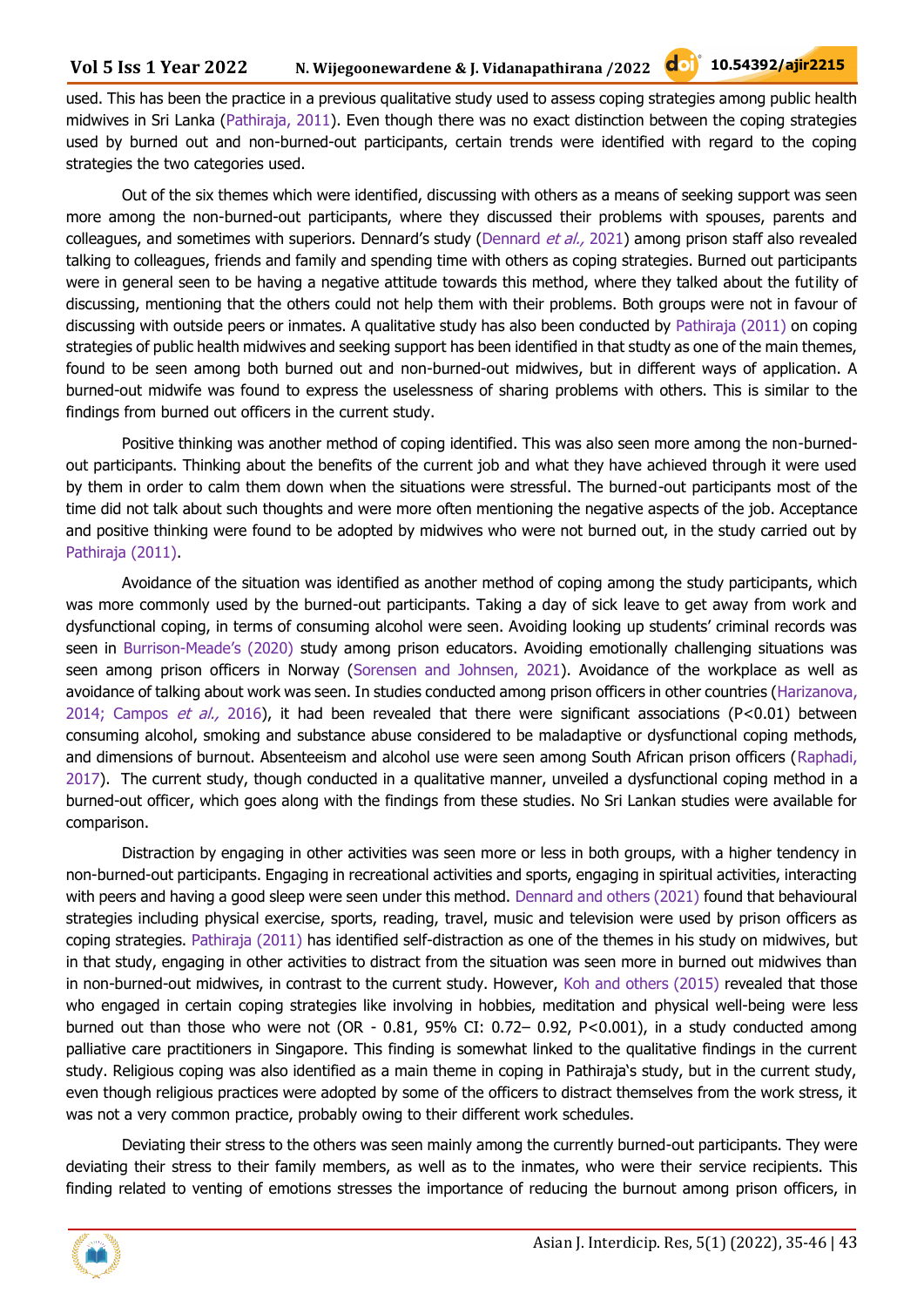order for them to provide a better service for their service recipient inmates. This was not seen as a coping method in the study conducted among Sri Lankan midwives (Pathiraja, 2011).

Apart from these emotion-focused coping methods, trying to remove or reduce the stressor was also evident in the participants, which could be considered under problem focused coping. Methods like prioritizing work, starting work early and discussing with the relevant authorities to solve the problems at work were seen mainly in the nonburned-out participants. Pathiraja's study (2011) also found active coping in order to solve the problem or improve the situation to be one of the coping strategies adopted by non-burned out midwives.

Other studies in Sri Lanka (Pathiraja, 2011) and other countries such as Brazil and Singapore (Koh et al., 2015; Campos et al., 2016) have adopted quantitative study designs to identify the association between coping strategies and burnout. Pathiraja (2011) has identified dysfunctional coping to be positively associated with burnout (OR – 1.42, 95% CI: 1.17-1.73), and problem-focused coping to be negatively associated (OR- 0.57, 95% CI: 0.43- 0.74) with burnout. The findings from the qualitative study, though couldn't be directly categorized in to methods used by burned out and non- burned out participants, showed certain trends. Problem focused coping, as well as emotion focused coping methods like distraction by involving in other activities, discussing to seek support to relieve stress, and positive thinking were seen more among non-burned-out participants, while avoidance and deviating the stress to others were seen more in burned out participants. Further, dysfunctional coping method of consuming alcohol to relieve stress was seen in one burned out participant. Also, it was evident that personality of the person also played a role in the coping strategies they adopted. Since personality was not assessed in the current study, this aspect could not be commented on, when looking into their coping strategies.

#### **4.1 Study limitations and guidance for future research**

Due to logistic and other practical reasons, this qualitative component of the study was carried out in two selected prisons. There would have been opportunity for gathering more comprehensive information, had the study been carried out covering prisons throughout the country. However, considering the fact that Welikada prison is an institution housing a large number of inmates of different categories, the experience of officers working there was considered to be rich and diverse. Further, since the officers are regularly transferred between prisons as per the transfer schemes, the participating officers were assumed to have had experience in working in many prisons. Future research should focus on how the personality of the individuals would affect their coping strategies, both quantitatively and qualitatively.

#### **Conclusion**

The study revealed six themes on the coping strategies adopted by the Sri Lankan prison officers in combating with their work stress and burnout, and certain trends were observed between the coping strategies adopted by burned-out and non-burned-out prison officers, though it couldn't be confirmed owing to the study design. This study was considered to be beneficial in enlightening the high rank prison officials responsible for the welfare of the prison officers. A forum was held with their participation to disseminate the study findings (including those of the other components) with recommendations, in order for them to take necessary action, interventions and policy decisions.

#### **References**

- Antoniou, A., Ploumpi, A., & Ntalla, M. (2013). Occupational Stress and Professional Burnout in Teachers of Primary and Secondary Education: The Role of Coping Strategies, Psychology, 4 (3A), 349-355. <http://dx.doi.org/10.4236/psych.2013.43A051>
- Boyce, C., & Neale, P. (2006). Conducting in-depth interviews: A Guide for Designing and Conducting In-Depth Interviews for Evaluation Input. Watertown MA 02472, Pathfinder International, USA.
- Burrison-Meade, V. (2020). Occupational Stress and Coping Strategies Among Prison Educators in State Prisons (Doctoral Dissertation), College of Social and Behavioral Sciences, Walden University, United States of America.

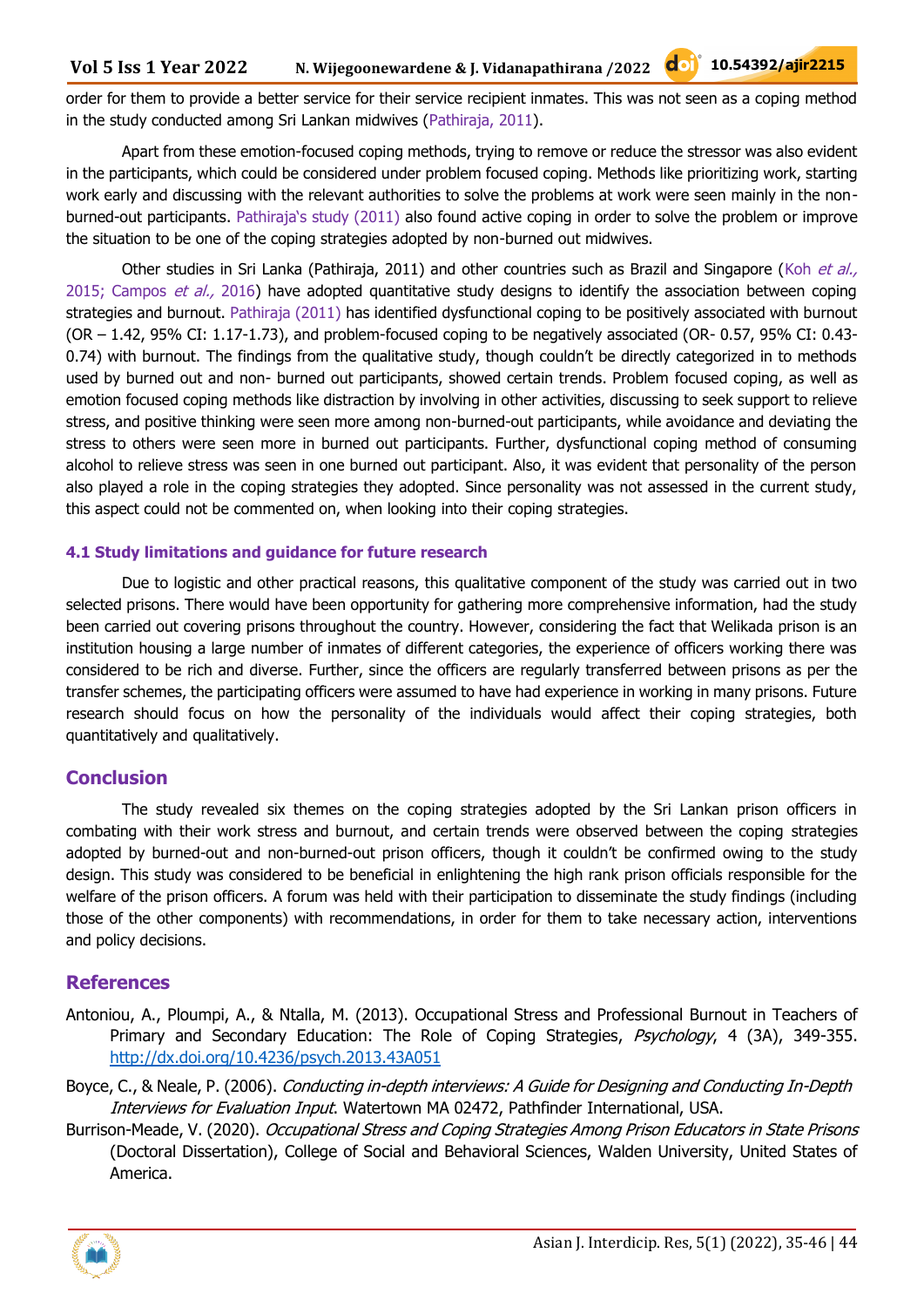- Campos, J. A. D. B., Schneider, V., Bonafe, F. S. S., Oliveira, R. V., & Maroco, J. (2016). Burnout Syndrome and alcohol consumption in prison employees, Revista Brasileira de Epidemiologia (Brazilian Journal of Epidemiology), 19(1), 205-216. <https://doi.org/10.1590/1980-5497201600010018>
- Carver, C. S. (1997). You want to measure coping but your protocol's too long: Consider the brief cope, International Journal of Behavioural Medicine, 4(1), 92- 100. [https://doi.org/10.1207/s15327558ijbm0401\\_6](https://doi.org/10.1207/s15327558ijbm0401_6)
- Carver, C. S., Scheier, M. F., & Weintraub, J. K. (1989). Assessing Coping Strategies: A Theoretically Based Approach, Journal of Personality and Social Psychology, 56(2), 267-283. [https://doi.org/10.1037//0022-](https://doi.org/10.1037/0022-3514.56.2.267) [3514.56.2.267](https://doi.org/10.1037/0022-3514.56.2.267)
- Chan, D. W. (2010). Teacher Burnout Revisited: Introducing Positive Intervention Approaches Based on Gratitude and Forgiveness, Educational Research Journal, 25(2), 165-186.
- Dennard, S., Tracy, D.K., Beeney, A., Craster, L., Bailey, F., Baureek, A., Barton, M., Turrell, J., Poynton, S., Navkarov, V. and Kothari, R. (2021). Working in a prison: Challenges, rewards, and the impact on mental health and well-being, The Journal of Forensic Practice, 23(2), 132-149. [https://doi.org/10.1108/JFP-12-](https://doi.org/10.1108/JFP-12-2020-0055) [2020-0055](https://doi.org/10.1108/JFP-12-2020-0055)
- Folkman, S., Lazarus, R. S., Dunkel-Schetter, C., DeLongis, A., & Gruen, R. J. (1986). Dynamics of a stressful encounter: Cognitive Appraisal, Coping and Encounter Outcomes, Journal of personality and Social psychology, 50(5), 992- 1003. [https://doi.org/10.1037//0022-3514.50.5.992](https://doi.org/10.1037/0022-3514.50.5.992)
- Harizanova, S. N. (2014). Job Burnout among Bulgarian Prison Staff, International Journal of Scientific Research, 3(8), 307-308.
- Koh, M. Y. H., Chong, P. H., Neo, P. S. H., Ong, Y. J., Yong, W. C., Ong, W. Y., … Hum, A. Y. M. (2015). Burnout, psychological morbidity and use of coping mechanisms among palliative care practitioners: A multi-centre cross-sectional study, *Palliative Medicine*, 29(7), 633–642. <https://doi.org/10.1177/0269216315575850>
- Kravits, K., McAllister-Black, R., Grant, M., & Kirk, C. (2010). Self-care strategies for nurses: A psychoeducational intervention for stress reduction and the prevention of burnout, Applied Nursing Research, 23, 130-138. <https://doi.org/10.1016/j.apnr.2008.08.002>
- Krohne, H. W. (2002). Stress and coping theories. retrieved from http://userpage.fuberlin.de/schuez/folien/Krohne\_Stress.pdf
- Lazarus, R. S., & Folkman, S. (1984). Stress, Appraisal and Coping. Retrieved March 11, 2017, from http://www.worldcat.org/title/stress-appraisal-and-coping/ oclc/ 609341596/viewport
- Montero-Marin, J., Prado-Abril, J., Demarzo, M. M. P., Gascon, S., & Gracia- Campayo, J. (2014). Coping with Stress and Types of Burnout: Explanatory Power of Different Coping Strategies, PLOS ONE, 9(2): <https://doi.org/10.1371/journal.pone.0089090>
- Montero-Marin, J., Prado-Abril, J., Demarzo, M. M. P.,Garcia-Toro, M., & Garcia- Campayo, J. (2016). Burnout subtypes and their clinical implications: A theoretical proposal for specific therapeutic approaches, Revista de Psicopatologia y Psicologia Clinica, 21, 231-242. <https://psycnet.apa.org/doi/10.5944/rppc.vol.21.num.3.2016.15686>
- Montero-Marin, J., Skapinakis, P., Araya, R, Gili, M., & Garcia-Campayo, J. (2011). Towards a brief definition of burnout syndrome by subtypes: Development of the -Burnout Clinical Subtypes Questionnaire|| (BCSQ-12). Health and Quality of Life Outcomes, 9(74), 1-12. <https://doi.org/10.1186/1477-7525-9-74>
- Pathiraja, P. M. R. B. I. (2011). Burnout, coping strategies and correlates of burnout among Public Health Midwives working in the Western province of Sri Lanka (Unpublished doctoral Thesis), University of Colombo, Sri Lanka.
- Raphadi, T. F. (2017). Coping strategies used by Leeuwkop prison correctional officers when dealing with occupational stress (Masters Dissertation), Department of Social Work School of Human and Community Development Faculty of Humanities, South Africa.
- Sorensen, K. M. & Johnsen, B. (2021). Prison officers' coping strategies in a high-profile critical situation: Imprisonment after the 2011 terrorist attacks in Norway, *Incarceration*, 2(1), 1-15. <https://doi.org/10.1177/26326663211004757>
- Zeidner, M., & Saklofske, D. (1996). Adaptive and Maladaptive Coping. In M. Zeidner & N.S. Endler (Eds.), Handbook of Coping: Theory, Research, Applications (pp. 505-531). New York: John Wiley & Sons.